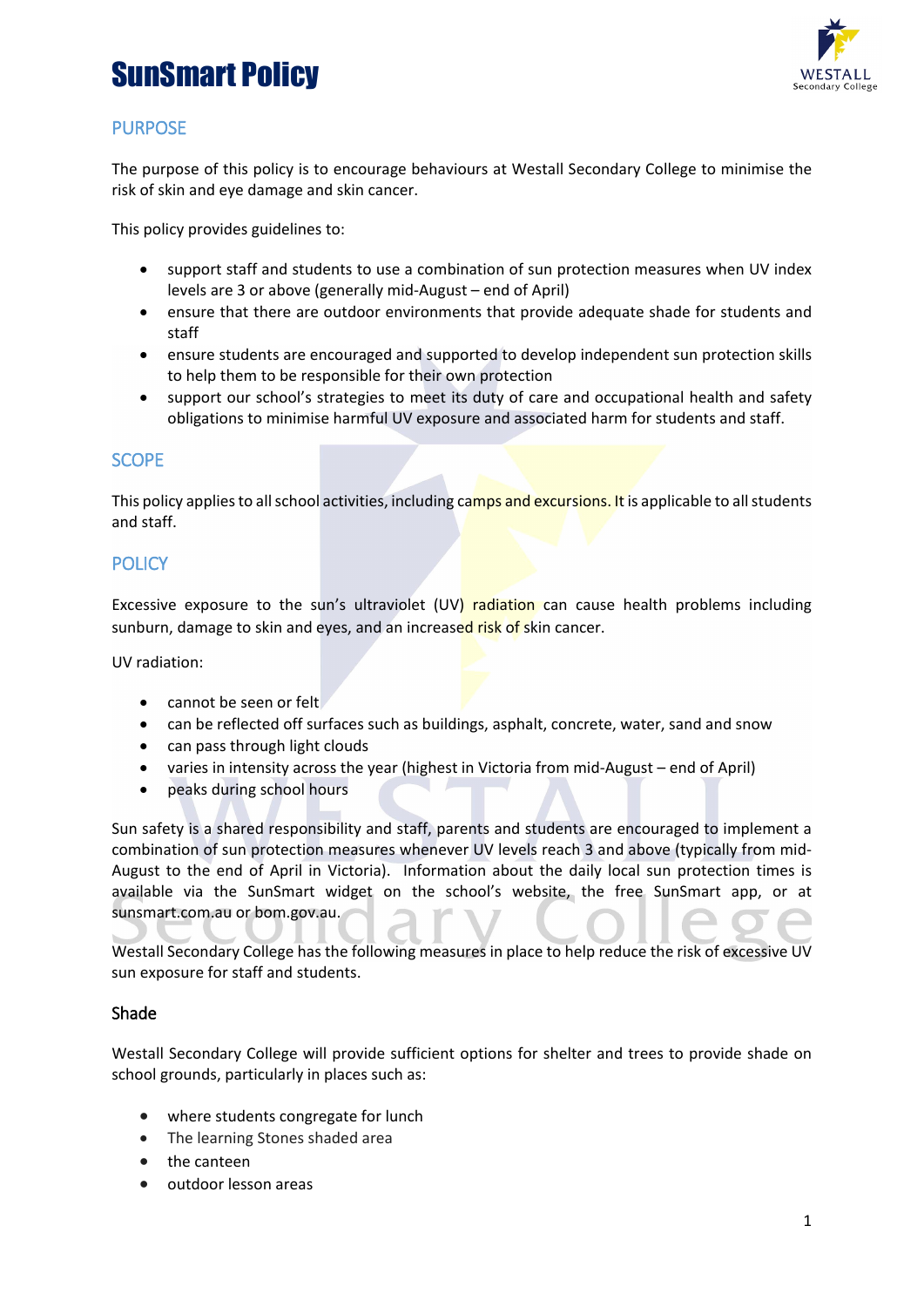# SunSmart Policy



- popular play areas
- assembly areas
- sporting grounds/pools.

When building works or grounds maintenance is conducted at Westall Secondary College that may impact on the level of shading available to staff and students, a review of the shaded areas available will be conducted and further shading installed as appropriate.

#### Sun protective uniform/clothing

Westall Secondary College recommends that from mid-August to end of April, and whenever UV levels reach 3 and above, students come to school wearing sun-protective clothing such as:

- loose, cool, closely-woven fabric
- shirts with a collar and/or high necklines
- tops with elbow length or long sleeves
- longer style shorts and skirts
- rash vests or t-shirts for outdoor swimming activities.

Westall Secondary College's school uniform and dress code includes sun-protective clothing, including:

- loose, cool, closely-woven fabric
- shirts with a collar and/or high necklines
- tops with elbow length or long sleeves
- longer style shorts and skirts
- rash vests or t-shirts for outdoor swimming activities.

As we are a secondary school, we expect students to take responsibility for being SunSmart by wearing a school hat during outdoor activities or staying in the shade, if they are not wearing sunscreen.

Staff and students are encouraged to wear hat styles that protect the face, neck and ears when outdoors, for example broad-brimmed, legionnaire or bucket.

#### Sunscreen

Westall Secondary College encourages all staff and students to apply SPF30 (or higher) broadspectrum, water-resistant sunscreen daily whenever UV levels reach 3 and above. Sunscreen should be applied at least 20 minutes before going outdoors, and reapplied every two hours according to [manufacturer's instructions.](https://www.tga.gov.au/book/4-labelling-and-advertising) JE CU JE

Westall Secondary College has strategies in place to remind students to apply sunscreen before going outdoors [for example i.e. reminder notices, sunscreen monitors, sunscreen buddies].

Students may attend the Front Office to access sunscreen. Staff and students who may suffer from allergic reactions from certain types of sunscreen are encouraged to contact their sub school to implement a management plan to reduce the risk of an allergic reaction at school.

Staff and families should role model SunSmart behaviour and are encouraged to apply SPF 30 (or higher) broad-spectrum, water-resistant sunscreen when outside.

#### **Curriculum**